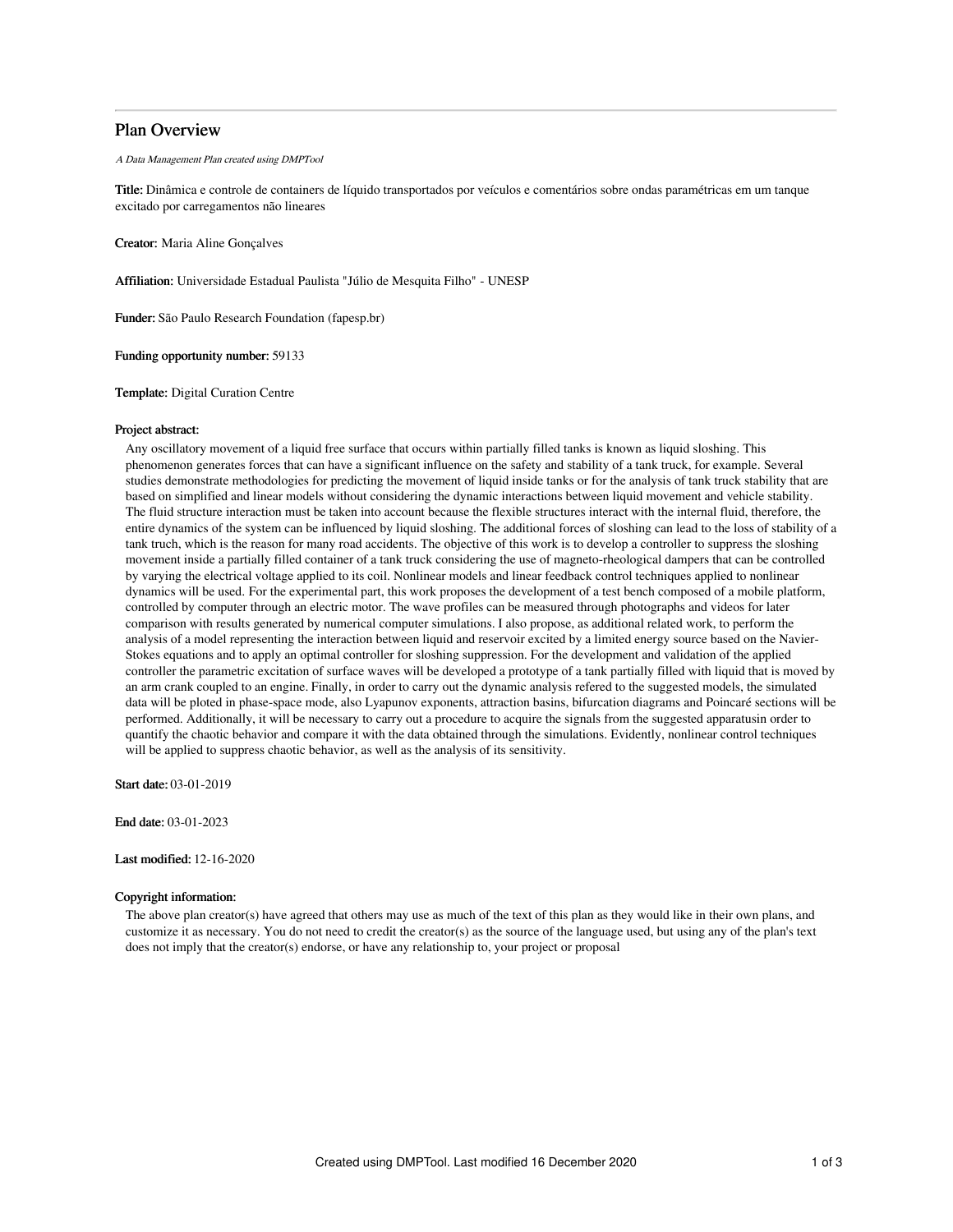# Dinâmica e controle de containers de líquido transportados por veículos e comentários sobre ondas paramétricas em um tanque excitado por carregamentos não lineares

# Data Collection

#### What data will you collect or create?

Os dados a serem coletados serão resultados de simulações numéricas e experimentais da análise dinâmica do movimento do líquido dentro de reservatórios.

#### How will the data be collected or created?

Os dados experimentais serão coletados em formato de fotos, vídeos e sinais convertidos em dados de um sistema de aquisição que será elaborado para este projeto. Os dados simulados serão criados em código C programados utilizando os software Julia e Matlab. Os resultados serão apresentados em formato de gráficos e figuras utilizando esses mesmos softwares.

# Documentation and Metadata

#### What documentation and metadata will accompany the data?

Os arquivos serão armazenamos nos formatos .tex, .pdf, .jpg e .mp3. Os softwares utilizados serão aqueles de ampla utilização (Word, Adobe Reader, Media Player Classic, etc).

Serão gerados também gráficos, figuras e tabelas que serão armazenados em formatos .png, .jpg e .pdf., além dos arquivos de simulação programados em Julialang em formato .ipynb e em Matlab no formato .mat.

### Ethics and Legal Compliance

#### How will you manage any ethical issues?

Todos os softwares requeridos no presente projeto são gratuitos ou temos licença para usá-los.

# How will you manage copyright and Intellectual Property Rights (IP/IPR) issues?

Direitos autorais e direitos de propriedade intelectual serão gerenciados através da citação adequada das referências na documentação desenvolvida.

### Storage and Backup

#### How will the data be stored and backed up during the research?

Todos os arquivos serão mantidos na nuvem em drive institucional relacionado à conta da pesquisadora responsável, pelo período mínimo de 5 anos após a sua conclusão, conforme Resolução CNS 510/16. Após a conclusão, os dados e/ou metadados disponibilizados serão mantidos no Repositório de Dados de Pesquisa da Universidade Estadual de São Paulo.

#### How will you manage access and security?

O drive institucional é acessado apenas pela pesquisadora responsável e pelos orientadores do projeto.

# Selection and Preservation

#### Which data are of long-term value and should be retained, shared, and/or preserved?

Dados de valor de longa data serão os modelos matemáticos desenvolvidos, bem como os resultados das simulações numéricas e experimentais.

#### What is the long-term preservation plan for the dataset?

Os dados poderão ser utilizados por pesquisadores da área em projetos futuros e publicações sobre o mesmo tema.

### Data Sharing

#### How will you share the data?

O texto final da tese será disponibilizado no repositório da Universidade Estadual de São Paulo para livre acesso a quem possa interessar. Os artigos produzidos serão publicados em periódicos e congressos. O código computacional será disponibilizado para o grupo de pesquisa.